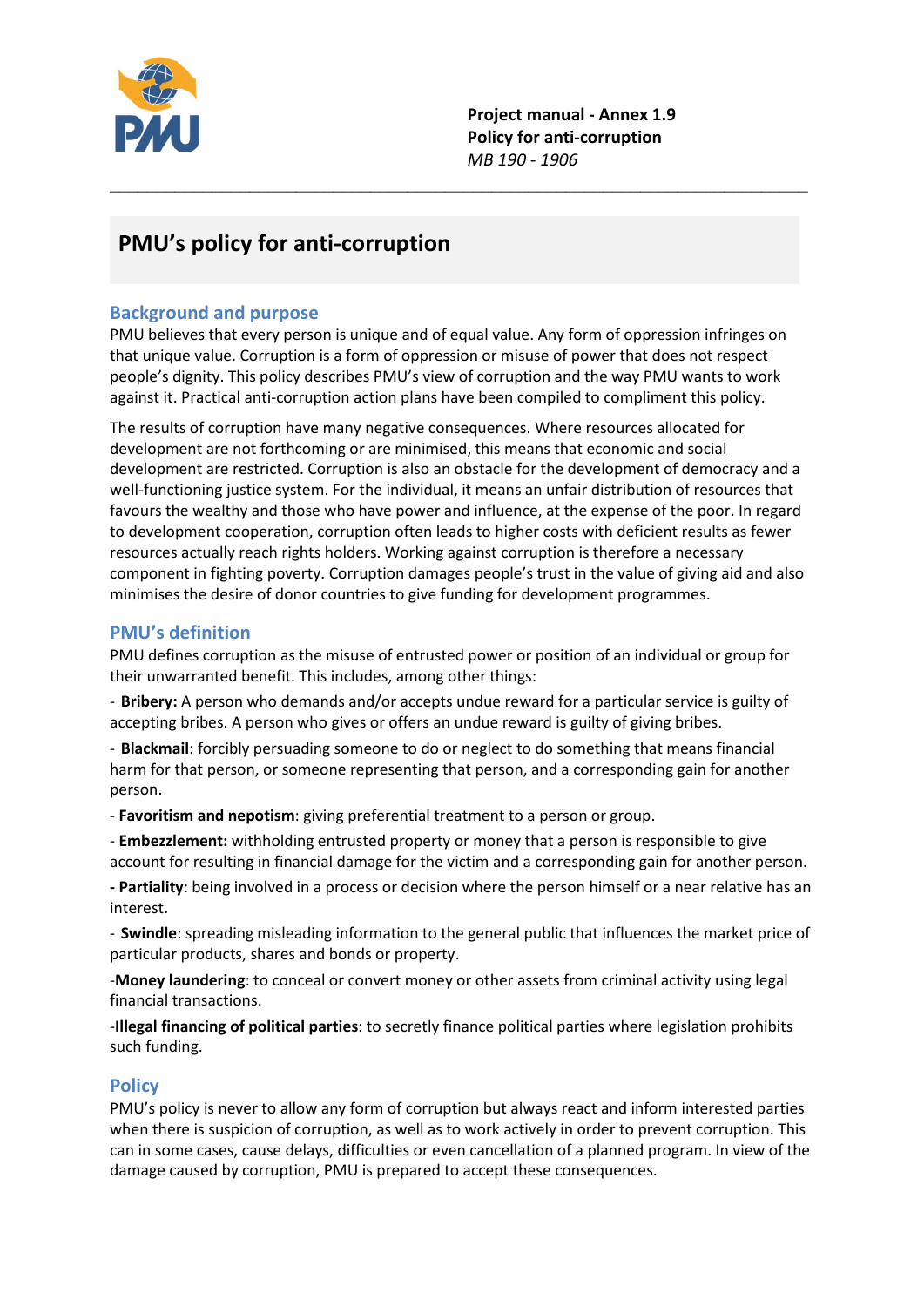- Employees, elected members, any other persons sent out by PMU or any appointed consultants are not to supply, request or accept any form of gift or service that can be defined as corruption. Corruption is also not acceptable in any interventions financed by PMU in Sweden or any of the countries it cooperates with.
- If corruption is suspected, PMU will decide if an inquiry is necessary as per PMU's approved anti-corruption action plans.
- PMU's employees, elected members, any other persons sent out by PMU or any appointed consultants and all partner organizations are expected to inform PMU if they detect any suspected or confirmed corruption. PMU in turn is responsible for informing Sida, the SMC or any other financial back-donor. Information of suspected corruption can be done through PMU's complaint response mechanism which is described on PMU's website, [www.pmu.se](http://www.pmu.se/) , or be sent by other means directly to PMU. Any person informing PMU of any charges of corruption can be anonymous, if that person so desires. A person or organization that informs PMU of suspicion of corruption will, according to PMU's complaint response mechanism, not be subject to any kind of reprisal.
- Employees are obliged to comply with PMU's Code of Conduct, which clearly states a zero tolerance against corruption and a duty to report corruption.

## Scope of the Policy

The policy will serve as a guide in the formation of all organizational structures and systems as well as in relating to how priorities are made within the interventions both in Sweden and in PMU's partners globally.

## Implementation of the policy

Implementation of the policy is carried out continuously, in all stages of project development from project idea, contextual analysis, via project design, to follow-up / evaluations.

- All PMU employees responsible for a defined area of work within the organization are responsible for seeing that all their co-workers know about PMU's Anti-corruption Policy and practice it in their work.
- All PMU employees, and any other persons sent out by PMU, shall practice the Policy in their work. This means that they should draw attention to any suspected form of corruption and report it as per PMU's established guidelines.
- All elected members or persons contracted by PMU shall practice this Policy in their agreed assignment for PMU
- Swedish organizations and local partner organizations shall practice this Policy wherever PMU finances an intervention. This means that they are expected to inform PMU if any form of corruption is suspected.

## Guiding principles in working against corruption

The following are some basic principles for working against corruption within development cooperation:

#### • Transparency

The cooperation between PMU and its partners should be characterized by transparence concerning policies, strategies, plans, decisions, reports and financial issues. This openness strengthens good administration and financial management and creates trust between employees, donors, partners and target groups.

#### Specific mandates and accountability.

Persons and organizations responsible for a specific area of work should be held accountable for their actions. Clear and well documented routines for decisions and responsibilities as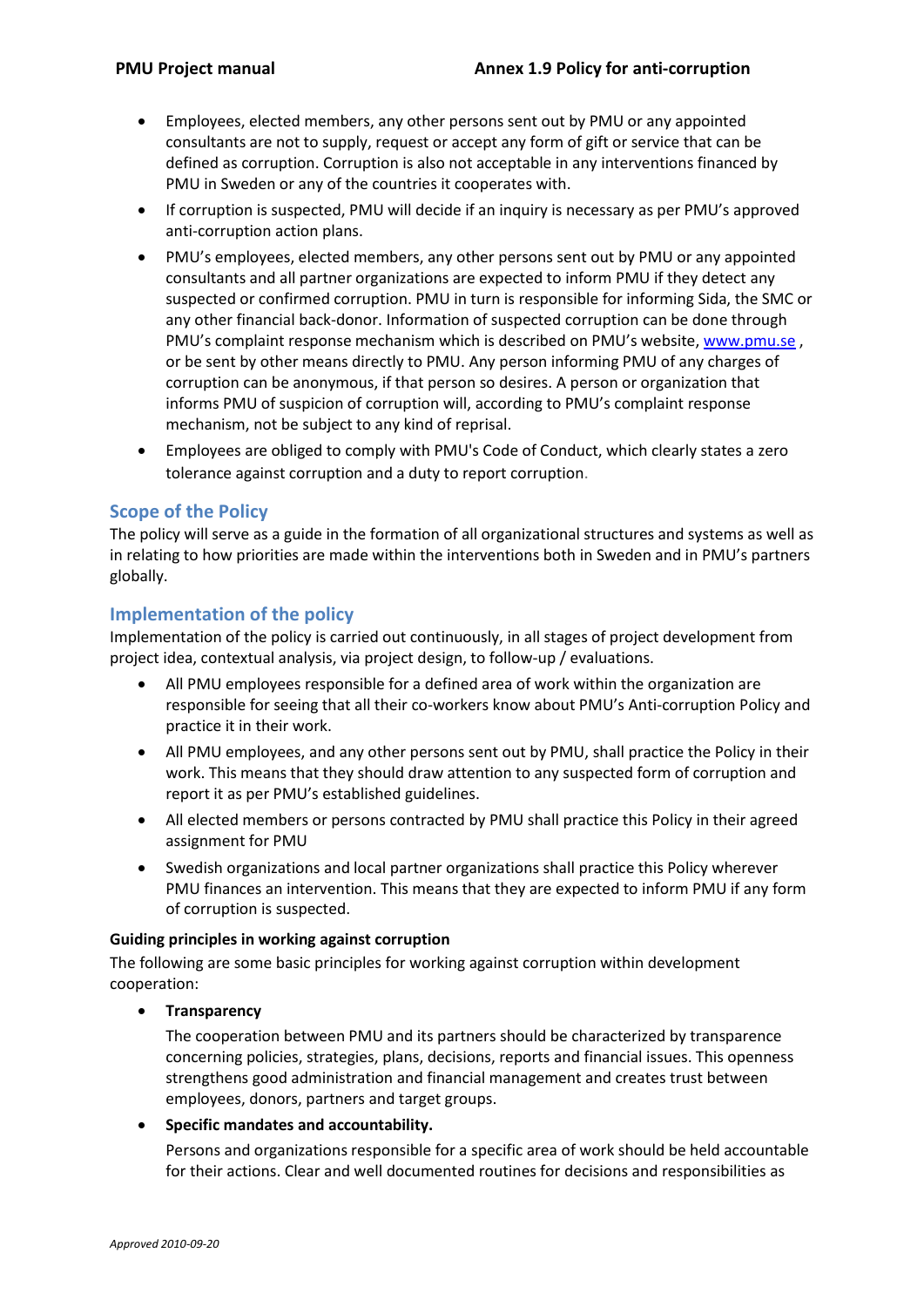well as an administrative system that provides good internal control are important requisites for maintaining a high standard of responsibility.

**•** Participation

Target groups and other relevant groups should have ownership and influence over all processes involved in development cooperation making it possible to practically fight against corruption.

#### Preventive measures

- Program planning: When PMU compiles its country/regional program, strategies and development programs, an analysis of the risk for corruption should be carried out, followed by a description of how the risk shall be managed.
- Organizational assessment: PMU shall assess its local partners' capacity to manage funding adequately.
- Program assessment: Risk for corruption is assessed in all projects as well as the possibility of the project to contribute to minimizing corruption. PMU will certify that all planned projects/programs have clearly defined descriptions of its activities, outcomes and goals.
- Follow-up: PMU shall work to ensure that reports are submitted at the agreed time and that they are processed within a reasonable time frame. If there is suspicion of corruption, PMU shall see that an extra external audit or inquiry be carried out, if this is considered justified. If evidence for mismanagement or corruption is found, PMU will consider whether or not to discontinue support to the project, demand repayment of the funds, cancel the agreement and begin legal procedures. PMU may carry out controls focused on detecting corrupt practices.
- Agreement: All partner and project agreements shall include a clause on anti-corruption. The agreement should contain a clear statement of the division of responsibilities for actions to be taken and for follow up, if corruption is suspected.
- Action plan: PMU shall compile a practical action plan that contains routines and working methods that prevent, detect and remedy corruption.

## Areas of Risk

There is a risk for corruption in all contexts, there are however specific risks in connection with development cooperation and humanitarian interventions. The following need to be emphasized:

## Examples of external risks

- War and conflict areas
- Development projects implemented in countries with a high level of corruption
- Weakly developed democracies and insufficient transparence
- Low economic growth which is unequally distributed
- Weakly developed civil societies and insufficient media coverage
- When procuring goods or services
- Limited scope of functioning banking systems

#### Examples of internal risks

- Handling large sums of cash in an organization/project
- Close ties of friendship between colleagues and /or representatives for the parties under contract
- A lack of internal control, e g a lack of documented internal control or if the follow up on whether procedures are followed is replaced by an exaggerated trust in coworkers.